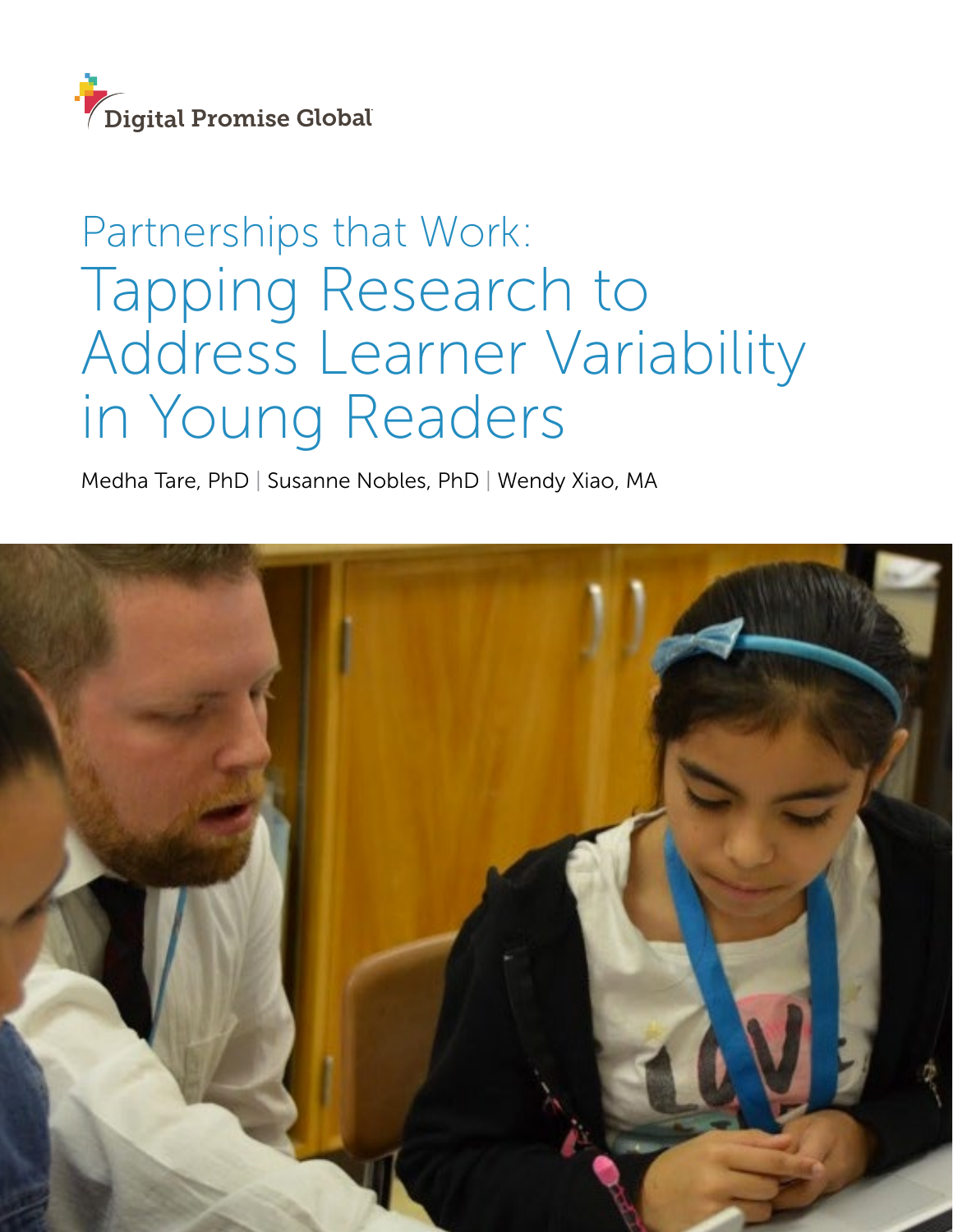# Introduction

Over the past several decades, the student population in the United States has grown more diverse by factors including race, socioeconomic status, primary language spoken at home, and learning differences ([Digital Promise Global, 2017](http://digitalpromise.org/2018/01/25/personalize-purpose-meeting-learners/)). At the same time, learning sciences research has advanced our understanding of learner variability and the importance of grounding educational practice and policy in the individual, rather than the fiction of an average student (Pape & Vander [Ark,](http://digitalpromise.org/2018/01/25/personalize-purpose-meeting-learners/) 2018; Rose, 2016).

Innovations in technology have also moved us closer to realizing the promise of evidence-based personalization. Yet, analyses show that over 70 percent of the most popular literacy apps do not make any reference to learning sciences research, and there is a need for researchers to translate their work into actionable recommendations for educators, parents, and edtech product developers (Vaala, Ly, & Levine, 2015).

To address this gap, the [Learner Positioning Systems](https://lps.digitalpromiseglobal.org/) (LPS) initiative at Digital Promise Global (DPG) distills existing research on cognitive, social and emotional, content area, and background Learner Factors that affect learning in various domains, such as reading and math. Our LPS web application provides free, interactive resources that present educators and developers with ways to more fully understand and support learner variability in their schools, classrooms, and products.

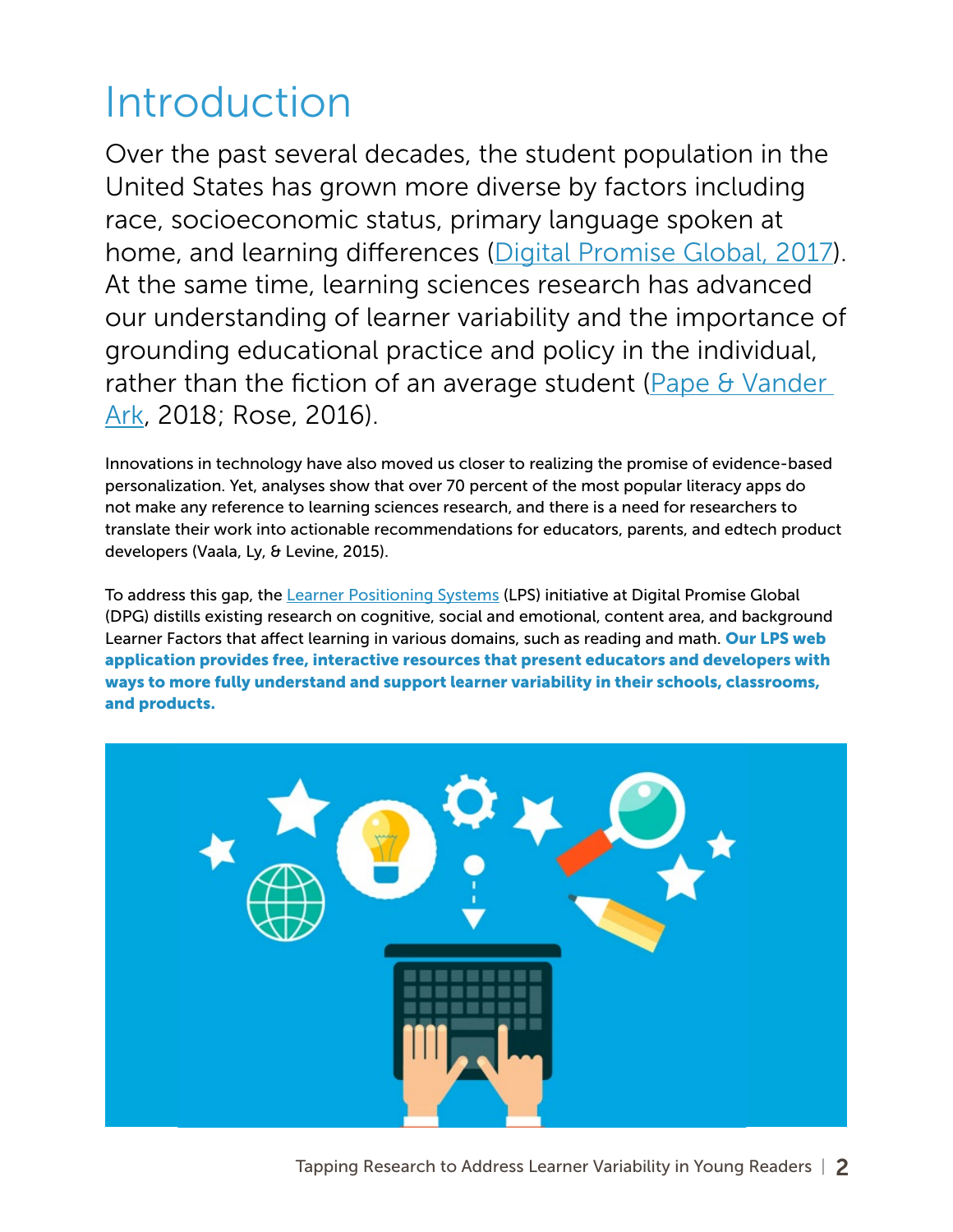# Partnering with Edtech Developers

One of the first goals of the LPS initiative is to increase awareness and understanding of learner variability so that edtech developers can ground their products in the learning sciences and use evidence-based strategies to more fully support all learners. Improving widely used products amplifies the potential impact on millions of students who have varying needs, particularly if teachers are able to easily take advantage of these increased learner supports.

### LPS's partnerships with developers involve a collaborative process:



Explore mission and goals of existing product







Review product features against LPS to identify supports for learner variability

Create assessment report highlighting key potential improvements



Conduct research to assess how new features support more learner variability



Implement product features

Co-create development plan and timeline for implementation

Cross-promote to advance research-based products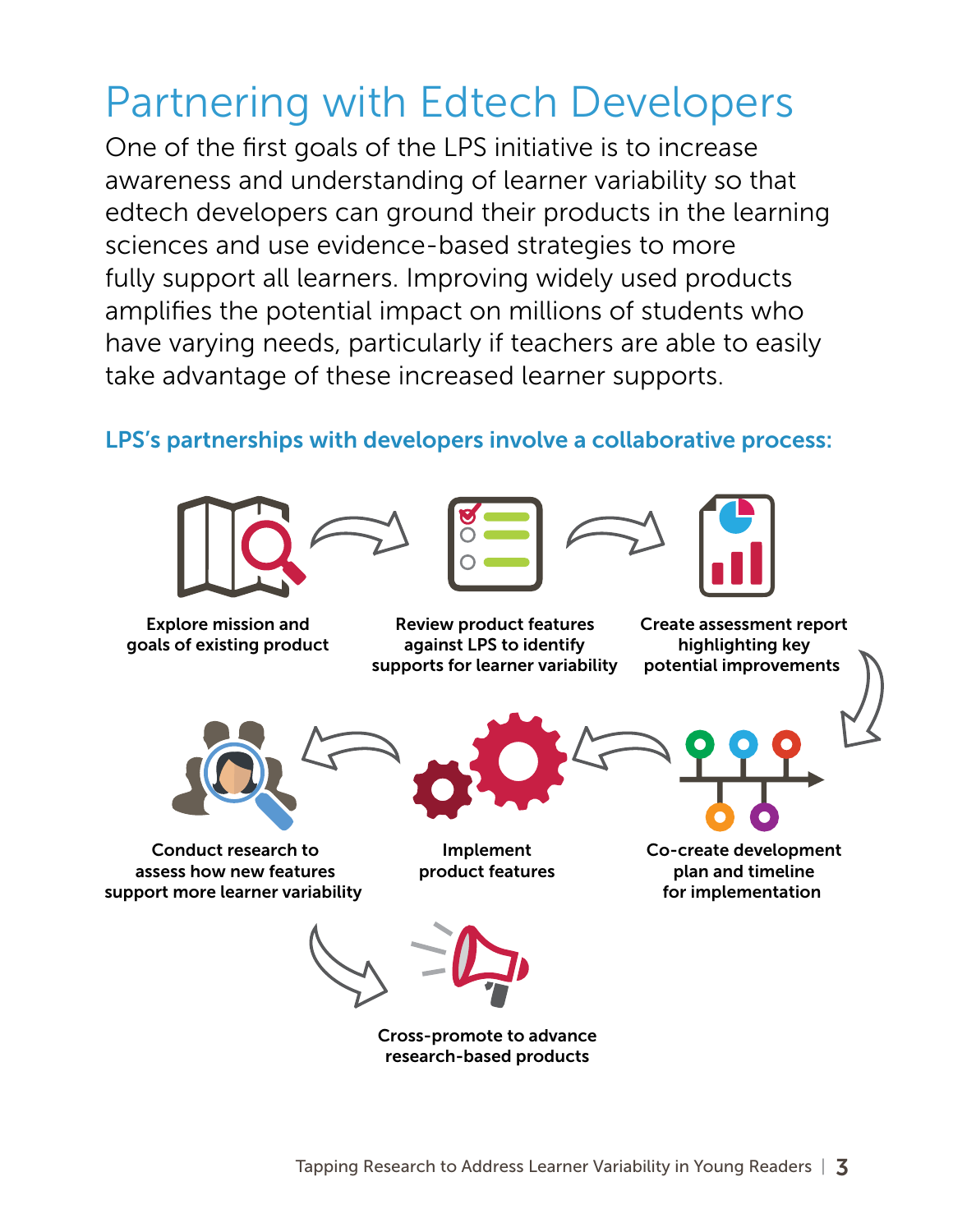For our first set of partnerships, we specifically sought products focused on readers in prekindergarten through third grade to leverage the research in our first Learner Model, Reading PK-3 [\(Sheppard, 2017\)](http://digitalpromise.org/wp-content/uploads/2017/07/lps-reading_success_july102017.pdf). In seeking partners, LPS also values organizations committed to reaching learners from a variety of backgrounds and with varying needs.

Our first partner, ReadWorks, is a nonprofit organization that aims to leverage learning sciences research in support of its [mission](http://about.readworks.org/the-crisis.html) to address national gaps in student reading achievement (NAEP, 2015). ReadWorks provides free resources to K-12 teachers, including a library of curated nonfiction and literary articles, reading comprehension and vocabulary curricular supports, assessments, and teacher resources.

When ReadWorks partnered with us in 2017, their resources were being used in over 61,000 public K-8 schools in the United States. As of January 2018, ReadWorks had 3.2 million students and 143,000 teachers actively using their digital products. Almost one-third of ReadWorks' participating schools are in the top quartile for the number of students receiving free or reduced-price lunch. Their site is one of the top online resources consulted for instruction by English Language Arts teachers (Opfer, Kaufman & Thompson, 2017).

ReadWorks sought a partnership with us as they developed their first digital platform for students. ReadWorks' goal for seeking a partnership grant was to infuse the latest research on learner variability into their platform design to better support the full diversity of learners.

As a first step, we extensively reviewed ReadWorks' product to create a draft assessment report of how ReadWorks could design its platform to further support learner variability. This report included recommendations of factors and strategies from the [LPS Reading PK-3](https://lps.digitalpromiseglobal.org/content-area/reading-pk-3) model to potentially develop as features. The report was finalized with both LPS and ReadWorks teams working together to create a development plan and timeline that aligned with our shared goal of increasing support for learner variability and ReadWorks' current product roadmap. As part of this finalized report, the teams categorized the potential product features into short-, mid-, and long-term phases of development.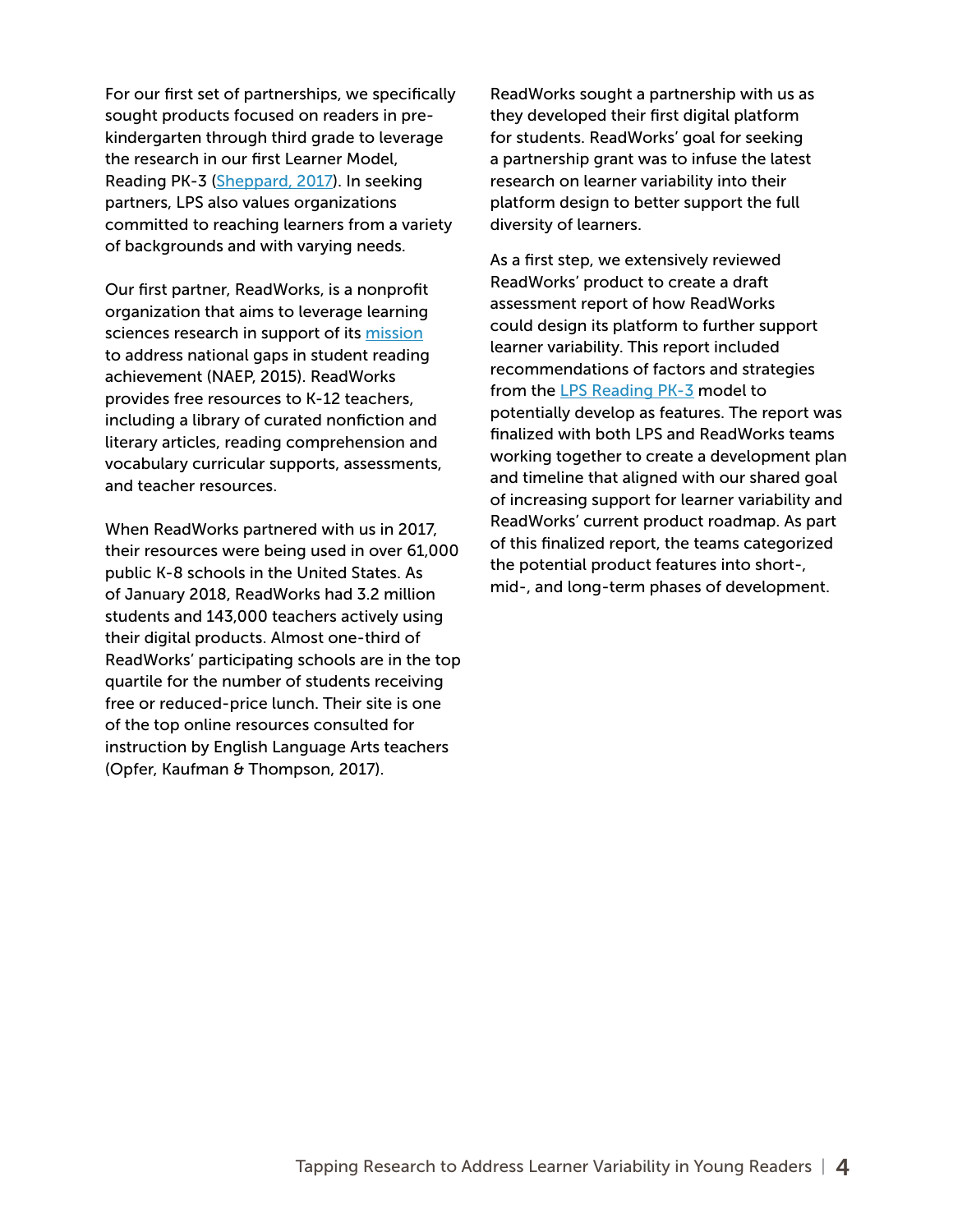## Reaching Each Learner by Connecting Research to Practice

A short-term development recommendation was to add audio supports, either human voice or text-to-speech, to all of the articles so students could have the option to listen to the text.

This strategy supports eleven key Learner Factors in the Reading PK-3 model, including Inhibition, Working Memory, Decoding, and Primary Language. Adding audio supports also has been shown to improve student outcomes and attitudes toward reading. In a study of fourth- and fifth-graders who struggle with reading, joining an audiobook club through their school library was found to improve their standardized reading test scores over the previous school year. Further, almost all of the students identified themselves as "good readers" at the end of the study (Whittingham, Huffman, Christensen, & McAllister, 2013). They all reported that they would participate in an audiobook club again, and parents reported that their children had increased confidence when reading.

ReadWorks already had human voice audio available on some of their articles, along with plans to incorporate audio into their fullyillustrated eBooks. These existing features and development plans combined with the promising cognitive and affective benefits of audio made this recommendation a priority for implementation.

Another set of suggested features for shortterm development were student choice capabilities. Student choice is one of the key drivers of Emotion and Motivation (APA, 2017). We felt the ReadWorks platform was primed for increasing positive student emotions and, as a result, motivation because the platform already provided such a variety of article

topics that interest students. Adding features that allow students to adjust their viewing pane (e.g., adding paragraph numbers) and interact with the articles (e.g., highlighting and annotations) would deepen ReadWorks' support of these factors.



*Screenshot of ReadWorks' student activity, which highlights new features including audio options (text-tospeech or human voice) and display options (text magnifier and paragraph numbering).*

LPS-based student choice features also included adding a text magnifier for students who need supports for Vision and Attention. ReadWorks' text magnification tool allows students three font size options that they can toggle through. Research with children in first to fourth grade suggests that children with dyslexia need larger fonts to support their maximum reading speed than children without dyslexia (O'Brien, Mansfield, & Legge, 2005). Thus, offering a text magnifier option allows flexibility to address more learners' needs.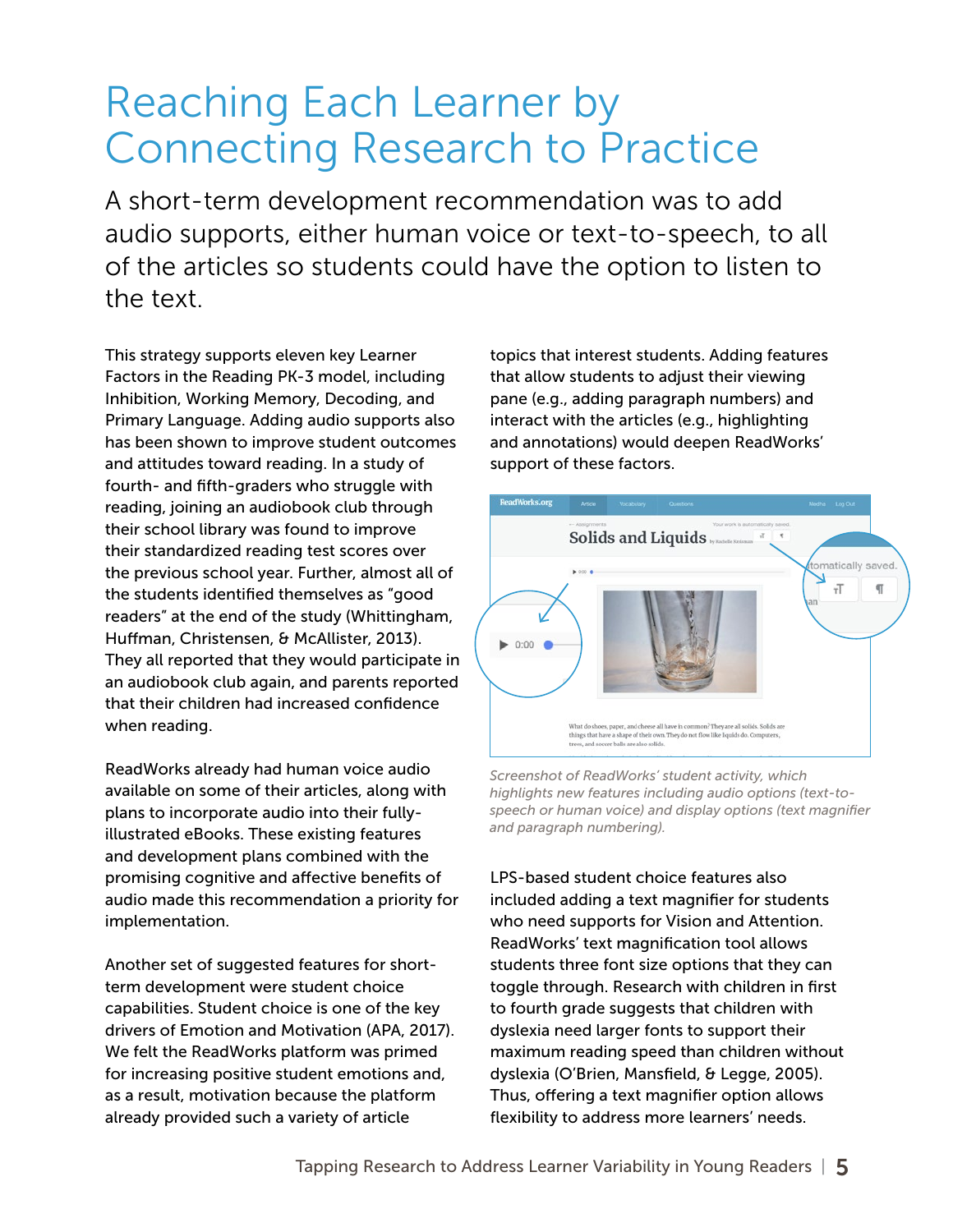## Teachers React to LPS-Based Improvements

In conjunction with the development process, LPS researchers worked with ReadWorks to design studies to assess the impact of the newly implemented features on learner outcomes.

As part of the first stage of research, we interviewed three teachers who used the original ReadWorks product in 2016-2017 and are using the redesigned product, post-LPS consultation, in 2017-2018. Our goal was to try to understand how some of these new features are being used and whether they are more inclusive of the variability of all learners.

The teachers we talked with work at Midwestern public elementary schools in grades K-3, with one teacher having transitioned to the role of reading specialist. A distinguishing characteristic of these teachers is that they are all enthusiastic and on the leading edge of using technology as a teaching tool. All three had extensively explored the website of their own volition

and provided feedback to ReadWorks, while also telling other teachers about the available features and what they liked about them.

We interviewed the teachers twice; the interviews in September 2017 primarily explored these teachers' use of the platform in the previous school year, and the interviews in December 2017 centered on their use of the latest version of the platform in the current school year. As ReadWorks has continually added features, we focused on assessing which features the teachers had noticed and used, and also discussed features that are likely to be added in the near-term. We also asked these teachers about ReadWorks' impact on their students, specifically how the platform might have helped learners with different needs.

### Audio Supports Allow All Students to Participate in Learning

Teachers reported that they value the extensive library that ReadWorks offers because of the range of articles provided and the ease in finding articles on similar topics for learners at different reading levels, allowing for personalizing the level of the article to the student while maintaining a cohesive classroom experience. One of our interviewees commented that she could find passages about the same topic of water for her readers who are below the expected reading level, at grade level, and above the expected level so that "the passages are a little different, but they're still

reading about water and then they can come back and share what they read. Everybody is reading the same topic, but they're reading it at their appropriate level." This theme of inclusion ran throughout comments of all interviewees, showing one of the main strengths of the existing ReadWorks product.

As a result of the collaboration with LPS, ReadWorks prioritized adding audio versions of each article to further support and improve the individual reading experience. Teachers have the option of activating the audio feature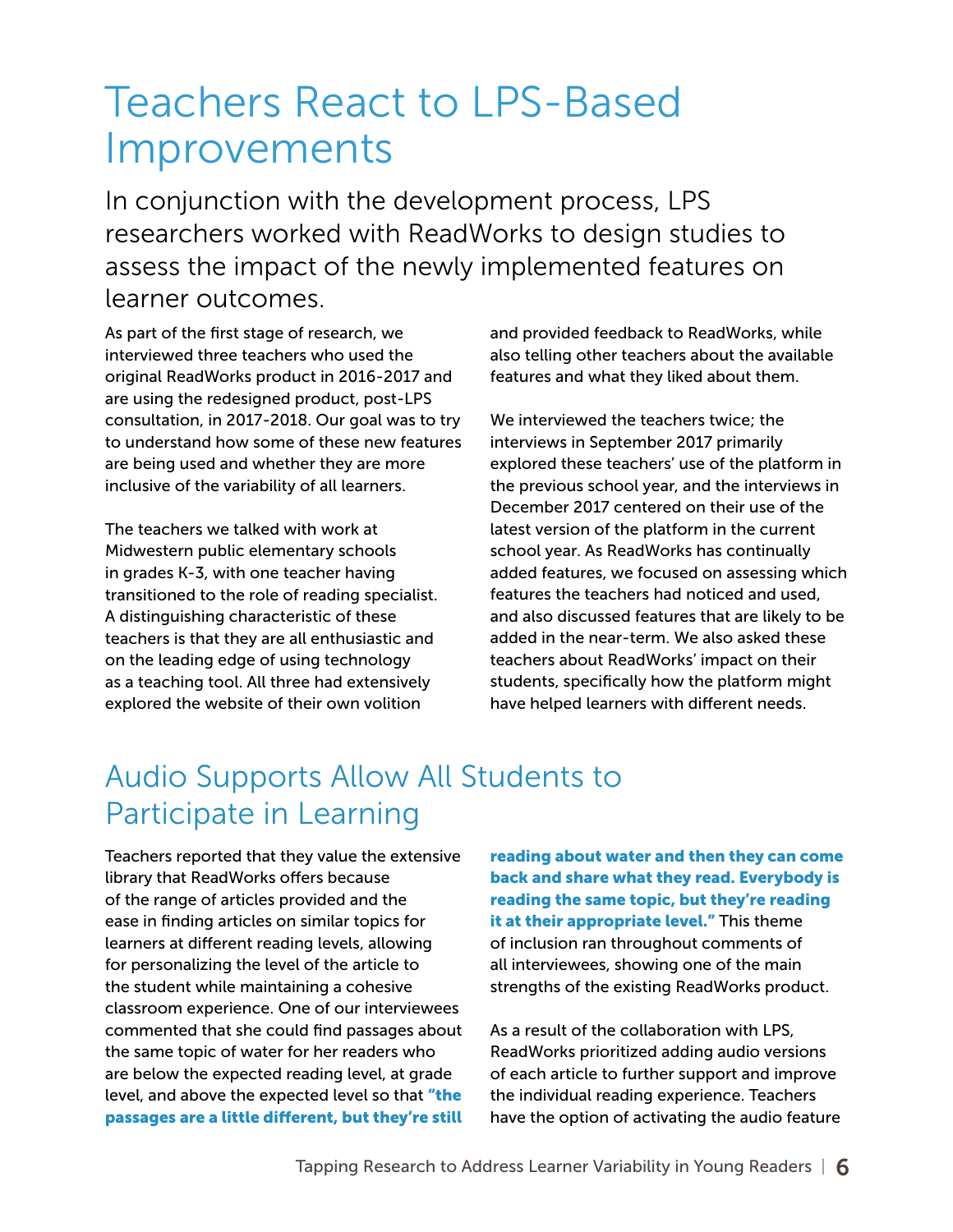(which is either human or machine-read) when they assign a particular article to a particular student. Students then have the option of clicking to play the audio, which they can listen to while they scroll to read the text.

Teacher reactions to this feature were unanimously positive, and they often provided the audio option to all students, not just to readers who they felt needed extra supports. One teacher noted that the feature can be used with learners of varying skills, providing different benefits to each group: "... I think for my kids that are reading below grade level, it's critical for them to hear the passage read fluently before they try to read it on their own. And then for my kids that are reading above grade level, I also think it's important for them, there might be some new words. ... I think it's beneficial to have that read aloud as well."

The notion of audio supporting vocabulary and fluency was also brought up by the teachers, particularly in the context of English language learners. One teacher commented, "It's helpful for them to just even listen to the text and how to say words appropriately, putting articles in place. They're using their subject-verb agreement….it helps them with speaking and listening." This observation is supported by research with first graders who are learning English and benefited greatly from being able

to take home books with audiotapes for extra practice (Koskinen et al., 2000).

Teachers also reported positive student reactions, including improved attitudes toward reading comprehension activities. One teacher commented, "With the new online platform, I think students who really struggle with reading don't dread it so much because they know they can have it read to them. ... A lot of the kids can comprehend what they heard; they just can't read it themselves." This change in attitude mirrors research showing that having access to audiobooks increases students' enthusiasm for reading (Whittingham et al., 2013).

Ultimately, the teachers noted how the audio supports led to greater inclusivity because all of their students could come together to discuss the content that they may have accessed in different ways. This ideal is exemplified by one teacher's story of her student who is on

the Autism Spectrum: "I do have one student who's on the spectrum...and this works really well for him because he loves being on the computer, loves listening to stories. … He's a beginning reader, but he still gets to read about many of the same things that his classmates are reading about."

### Exploring Student Choice

At the time of our interviews, the student choice features, including text magnification, had only recently gone live on the platform, but teachers were enthusiastic about their potential reach. One teacher commented, "I think that the student on the spectrum will benefit from the text enlargement feature. I also have a student who tends to jumble words or skip lines; I think the smaller font looks 'crowded' to him, so having a larger font that's spaced more generously could be helpful." Thus, aligning research-based strategies with gaps in

resources identified by teachers on the ground addresses needs in ways that will hopefully lead to greater adoption.

Other choice features that are planned but not yet implemented include providing a guided reading pane to assist with Attention and Inhibition and a split screen option so students can view the article and comprehension questions simultaneously, limiting the cognitive demands on their Working Memory of going back and forth between screens.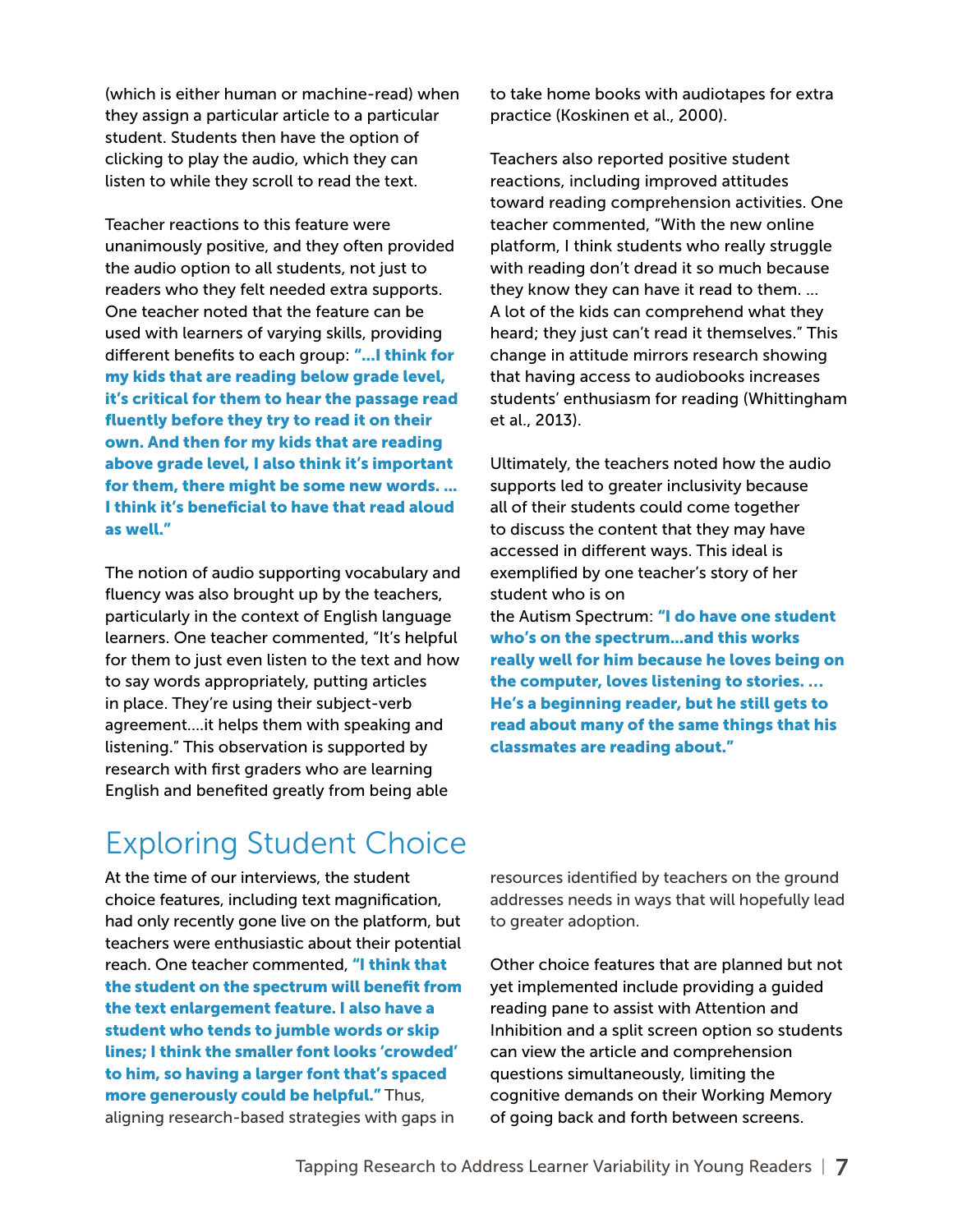# Key Takeaways

Throughout our interviews, several themes emerged that provide lessons of how greater support can be infused into existing products through the application of the researchbased LPS models.

#### Technology allows for a remarkable level of individualization that promotes confidence and motivation in learners. 1

The new digital reading platform provided a student interface that teachers can individualize quickly and easily. In turn, the students seemed to also feel confident using the platform; they knew they would be able to do what was being asked of them with supports, if needed.

#### Designing features to the edges of learner variability actually supports all students. 2

It may be surprising that the teachers felt all students can benefit from audio supports, not just readers who struggle. However, the teachers were attuned to the varying needs of all of their students and welcomed the ability to easily provide optional supports. The teachers' examples also show how the use of these technological tools is in service of creating cohesion in the classroom and allowing all students to discuss together after completing an individual activity online.

#### Raising teacher awareness of additional features is critical so that the supports are actually used in the classroom. 3

The teachers we spoke with were self-proclaimed early adopters and explorers of the ReadWorks site, but they stressed the need for greater professional development and outreach to inform all teachers of how to best use new features to support their students. One teacher explained how she sends the teaching tips she finds to her fellow teachers who are trusting of and grateful for her recommendations.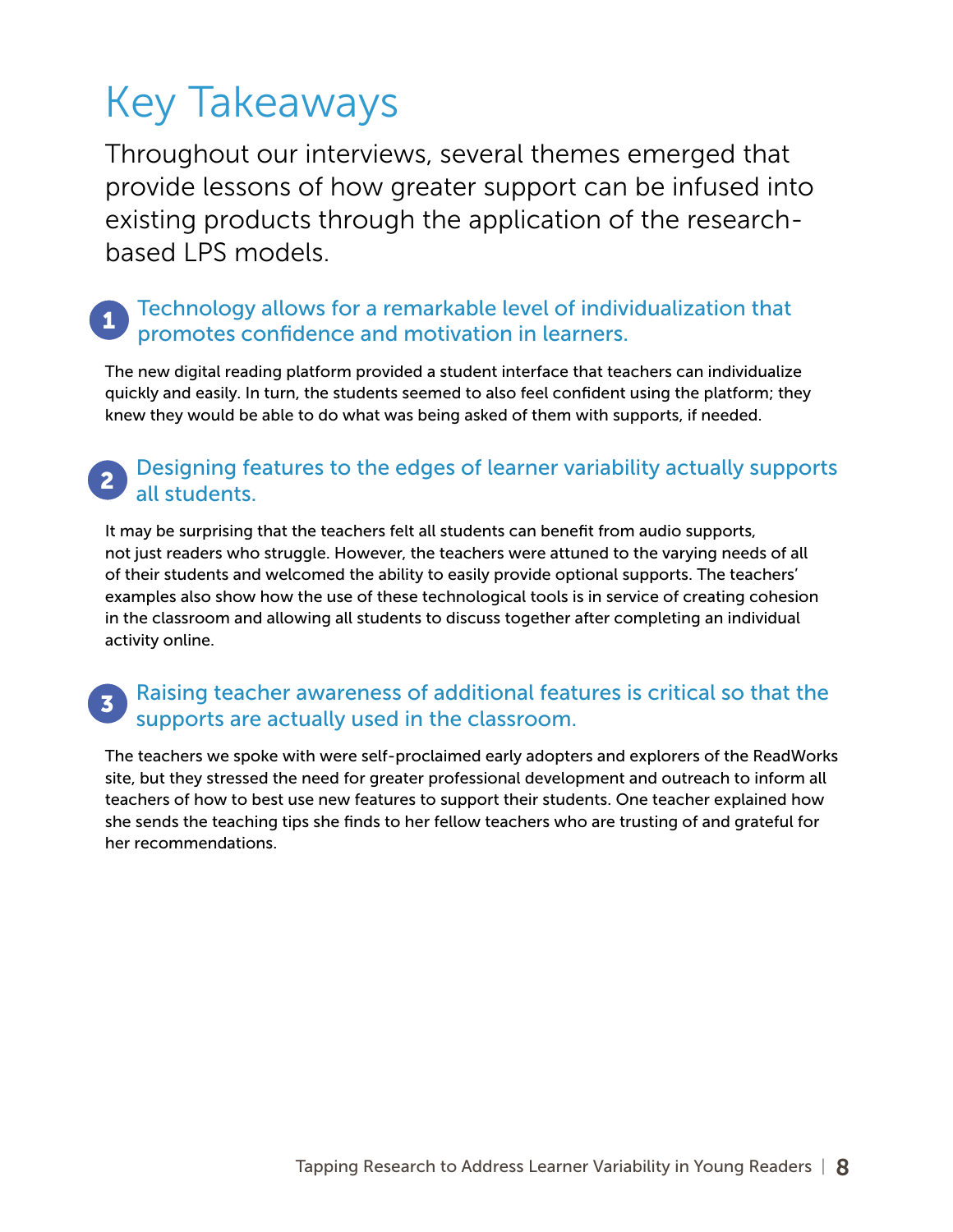# Next Steps

This initial exploration of teachers' reactions to the results of the LPS-ReadWorks partnership suggests promising impact of the evidence-based supports which were implemented on the reading platform. The interviews indicate that students with varying abilities are able to access and use the platform in ways that meet their needs without being overwhelmed, and that teachers have found new ways to improve the classroom experience by optimizing personalization with the goal of integration.

The next steps in documenting the impact of the partnership include examining trends from over two million Pre-K to third grade students who are completing assignments using the ReadWorks platform. Determining how the new features are being used and adopted will allow planning for an experimental study of the impact of ReadWorks' design changes on student learning outcomes.

By examining measurable impacts on learners, we can observe whether LPS's theory of change has been realized.